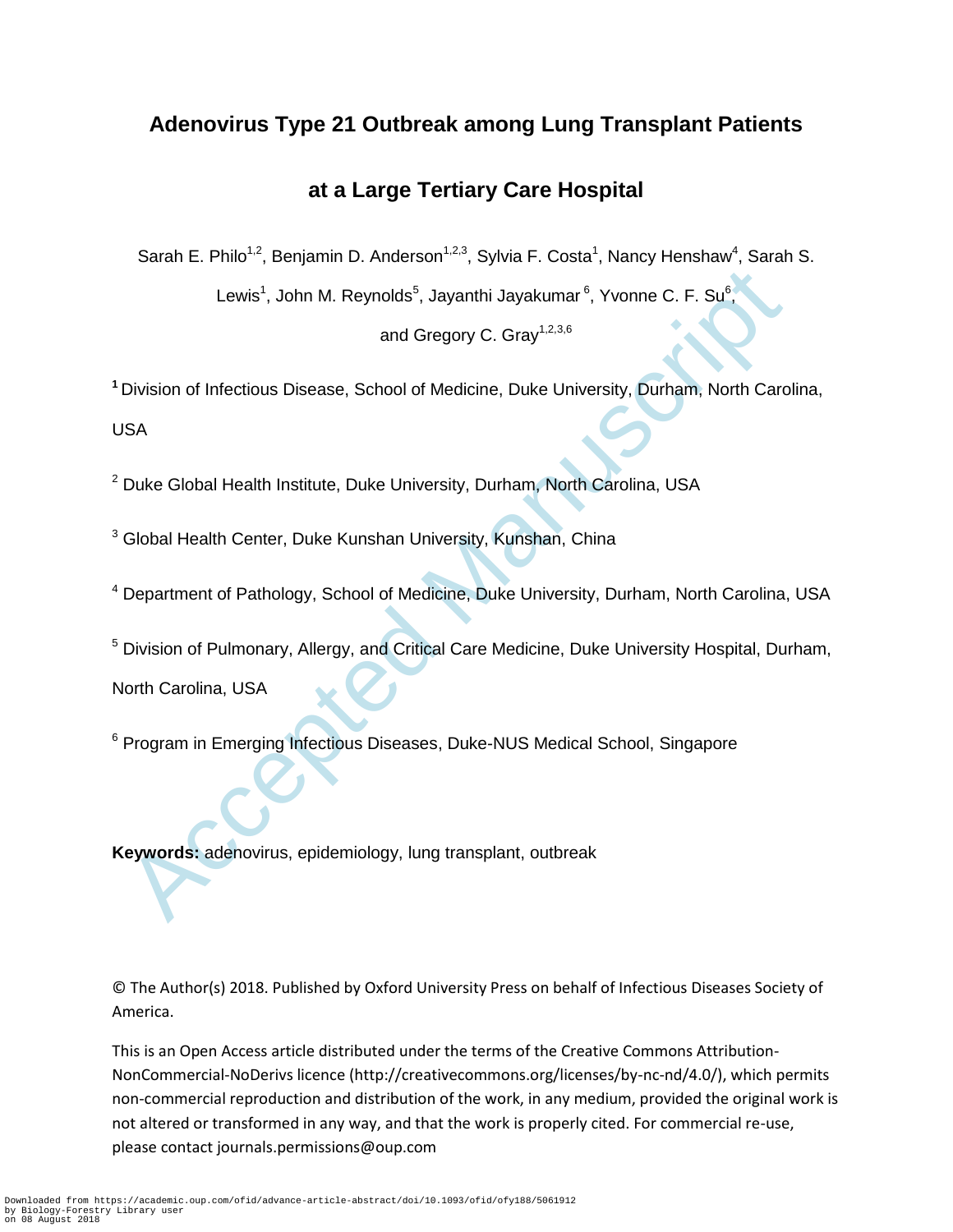# **\*Corresponding Author:**

Gregory C. Gray, MD, MPH, FIDSA, Duke University, DUMC Box 102359, Durham, NC 27710, Tel: 919-684-1032, [gregory.gray@dm.duke.edu](mailto:gregory.gray@dm.duke.edu)

Sarah E. Philo, MS

Mernate Corresponding Author:<br>Barah E. Philo, MS<br>Tel: 248-880-9843, <u>philos357@gmail.com</u><br>COOL Tel: 248-880-9843, philos357@gmail.com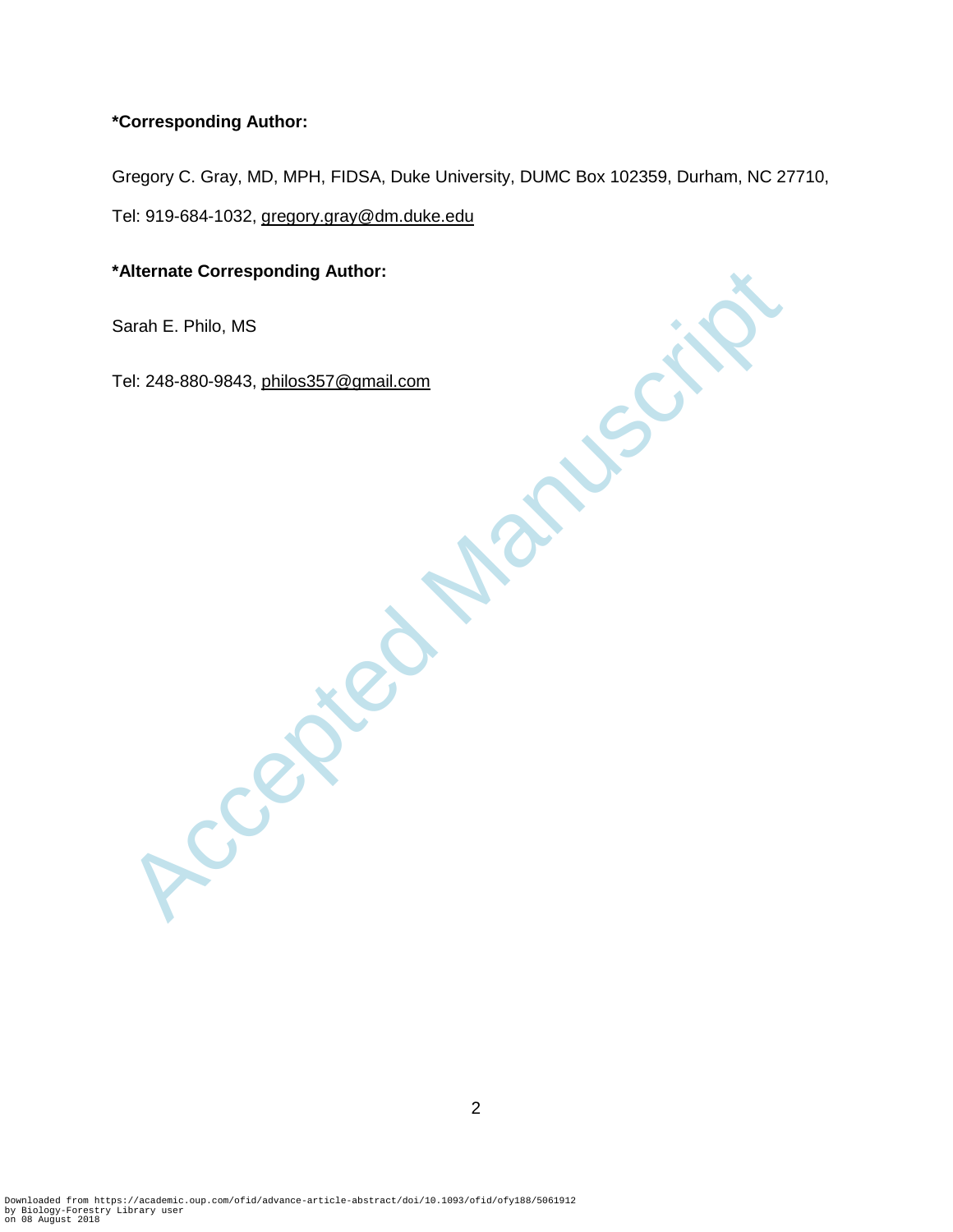# **Abstract**

Manuscriptions are needed for immunocompromised patients suffering from HAdV infections<br>
and the suffering from HAdV infections<br>
and the suffering from HAdV infections<br>
and the suffering from HAdV infections<br>
and the suffe Here we summarize an April 2016, seven-patient cluster of human adenovirus (HAdV) infections in a cardiothoracic surgery intensive care unit. We show that the patients were infected with a single HAdV21b type. Rapid HAdV typing diagnostics and effective antiviral interventions are needed for immunocompromised patients suffering from HAdV infections.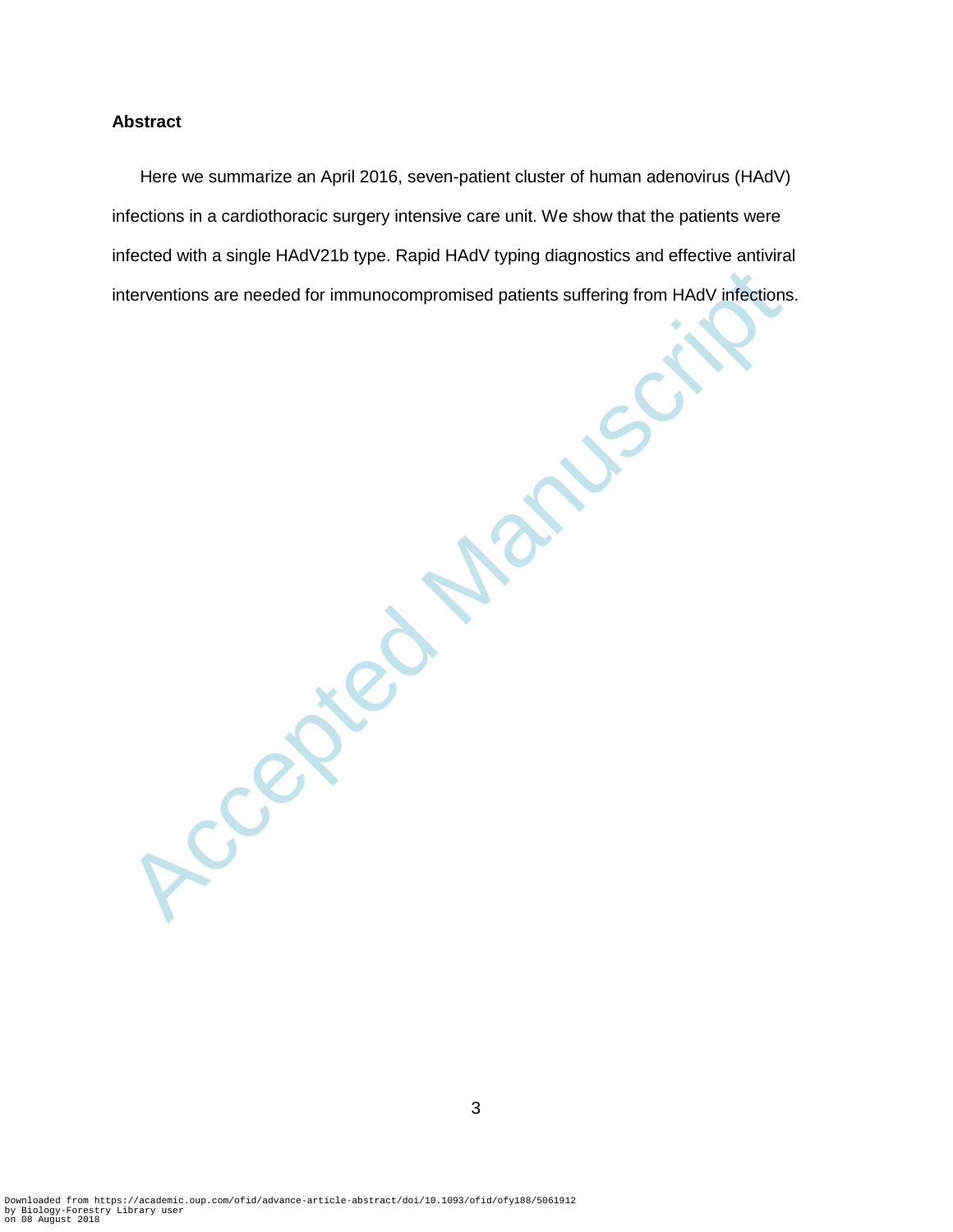#### **Introduction**

astroenteritis, cystitis, and encephalitis.<sup>2,3</sup> Because HAdV diseases are highly contagious<br>ne virus can remain viable outside the host for several days, they have the potential to ca<br>cal outbreaks in both immune competen Human adenoviruses (HAdV) were first identified in 1953 and since then, eight species (A– G) have been identified comprising at least 68 unique types.<sup>1,2</sup> The viruses have been shown to be associated with a variety of clinical manifestations including febrile respiratory illness, gastroenteritis, cystitis, and encephalitis.<sup>2,3</sup> Because HAdV diseases are highly contagious and the virus can remain viable outside the host for several days, they have the potential to cause local outbreaks in both immune competent and immune deficient populations.<sup>3</sup> Severe HAdV infections are prevalent in patients receiving stem cell or organ transplants as a result of their suppressed immune systems.<sup>3,4</sup> In particular, lung transplantation patients are particularly susceptible to HAdV infections which can lead to severe pneumonia and mortality.<sup>4</sup>

When HAdV outbreaks occur in a clinical setting it is very important to investigate such that future outbreaks might be prevented. One seeks to understand if the outbreak is due to a single clone or multiple virus strains, and if the virus or viruses were initially acquired from the community or nosocomially. Among transplant or other immunosuppressed patients, one also seeks to learn if the index patient may have experienced viremia from his or her latent infection, or from transplanted tissue.<sup>5</sup>

In this report, we summarize our investigation regarding a seven-patient cluster of infections in a cardiothoracic intensive care unit at Duke University Hospital (a 950-bed tertiary care hospital in Durham, NC) during a 3-week period in April 2016.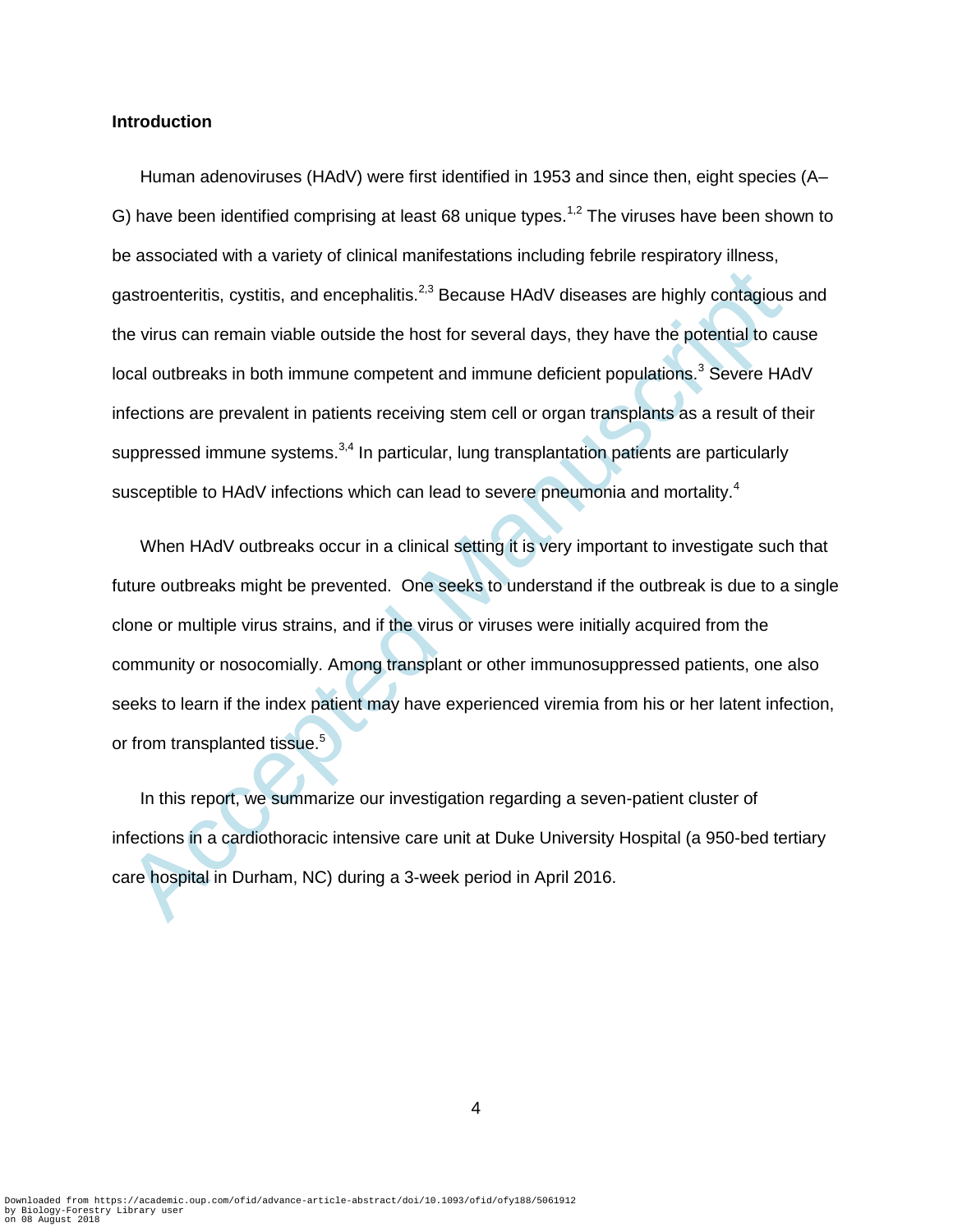#### **Methods**

A case of HAdV infection in this cluster was defined as a patient admitted to the cardiothoracic surgery intensive care unit whose specimens were positive for HAdV B/E species (eSensor® Respiratory Viral Panel, GenMark Diagnostics, Carlsbad, CA) over a 3-week time span in Spring of 2016. An epidemiologic investigation was conducted to identify potential common exposures among cases, including ward locations, procedures, medication, and staff. Bronchoscopes used for sample collection were identified and their cleaning and high-level disinfection procedures were assessed. Finally, staff were interviewed to identify concerns related to adherence of infection prevention policies and environmental cleaning.

pan in Spring of 2016. An epidemiologic investigation was conducted to identify potential<br>common exposures among cases, including ward locations, procedures, medication, and i<br>conchoscopes used for sample collection were i Bronchoalveolar lavage (BAL) samples are collected from all patients post-transplant. BAL samples from each patient in the outbreak that had been preserved at -80°C, were de-identified, and sent to the Duke One Health Research Laboratory for additional molecular characterization. Viral DNA was extracted using the QIAamp DNA Blood Mini Kit (QIAGEN, Inc., Valencia, CA). Conventional PCR amplification was carried out on extracted DNA using primers that target hyper-variable hexon regions (nucleotides positions 18784–19161 compared to the complete reference genome KF577595), as previously described.<sup>6-8</sup> If initial PCR amplification did not result in a relatively clear band of expected molecular weight, it was considered as unsuccessful. Six of the samples were unsuccessful for fiber, and four of the samples were unsuccessful for hexon. We then attempted to propagate an aliquot of original lavage samples in A549 cells (ATCC, Manassas, VA) for 3 to 7 days or until cytopathic effect (CPE) was detected. From the supernatant, extracted DNA was again examined by HAdV hexon gene PCR assays. PCR products were then purified and sequenced using Sanger sequencing (Eton Bioscience, Inc., Raleigh, NC). All viral sequences were edited and assembled using Geneious R9.0.3 (Biomatters, Ltd). A total of six new hexon partial genome sequences were generated

5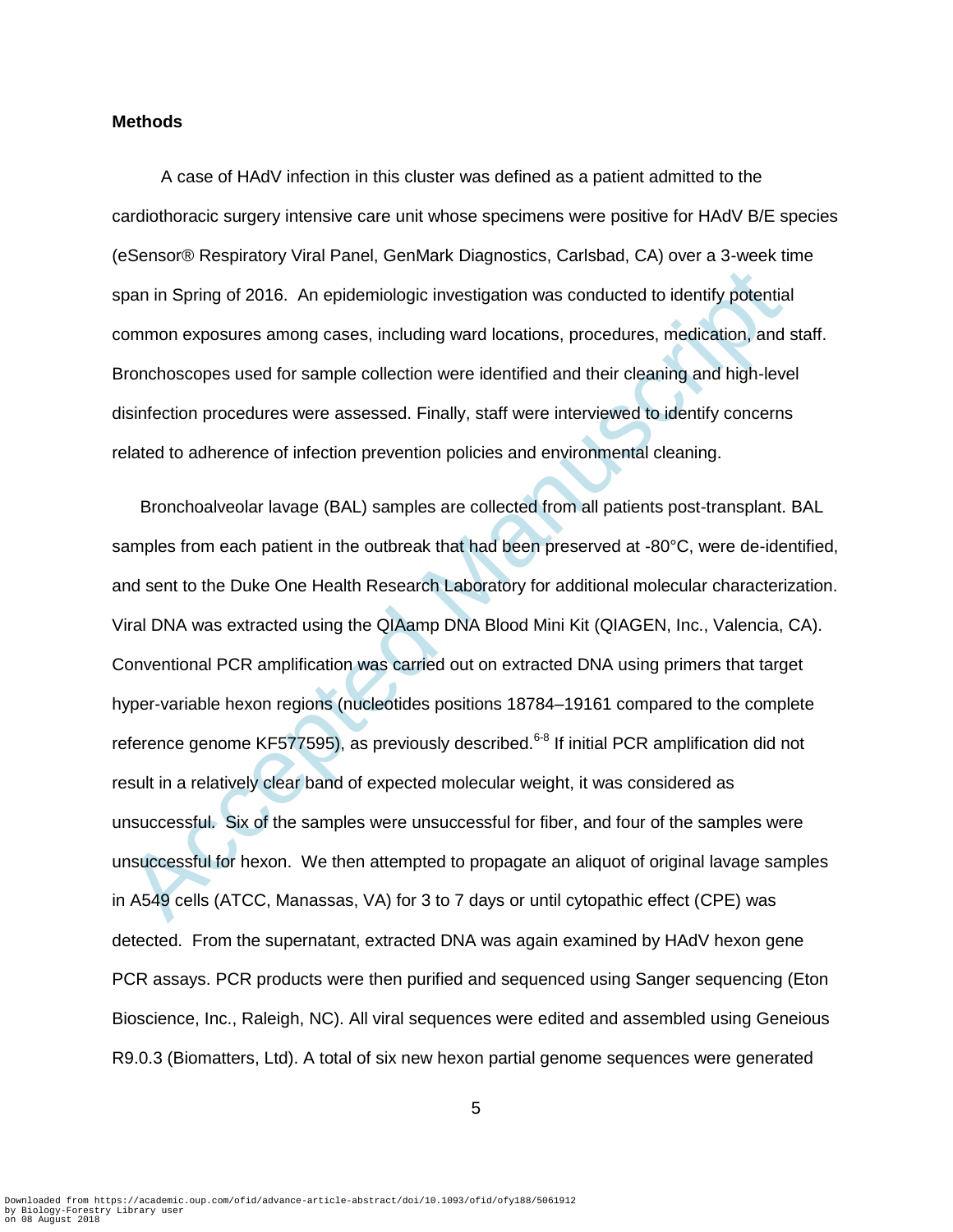from this study and deposited in GenBank (accession numbers: MH371128-MH371133, Table 1) In addition, a next-generation sequencing (NGS) method was used to obtain the complete HAdV genome of the first index patient OHT-006 using Illumina MiSeq platform (Illumina, Inc., San Diego, CA) using a Kapa Hyper prep kit with a 300bp insert for library preparation. The quality of the NGS reads was then checked using FastQC, followed by trimming using Trimmomatic and assembled in Geneious. The novel HAdV21 genome was deposited in GenBank (accession number: MF502426).

uality of the NGS reads was then checked using FastQC, followed by trimming using<br>
rimmomatic and assembled in Geneious. The novel HAdV21 genome was deposited in<br>
FenBank (accession number: MF502426).<br>
Phylogenetic analyse Phylogenetic analyses were performed using hexon gene and full genome datasets. To reconstruct the hexon gene phylogeny, the final dataset consists of 176 hexon sequences, including global sequences (representing species B, D and E) downloaded from NCBI GenBank. Maximum likelihood phylogeny was reconstructed using RAxML v8.0.14 as implemented in Geneious, and branch support was assessed using 1,000 nonparametric bootstrap replicates. Additionally, two full genome datasets of global HAdV species B (147 sequences) and HAdV21 (32 sequences) were used to reconstruct maximum likelihood phylogenies, as described above.

### **Results**

Seven patients met the HAdV infection case definition: six were recent lung transplant recipients and one was on extracorporeal membrane oxygenation (ECMO) support for acute respiratory distress syndrome (ARDS). Among the lung transplant patients, the median time from transplant to positive culture was 3 days (range 1 to 13 days). No specific medical personnel or bronchoscopes were implicated in the investigation. Six of the seven patients had relatively few signs or symptoms and fully recovered without treatment or sequelae. One patient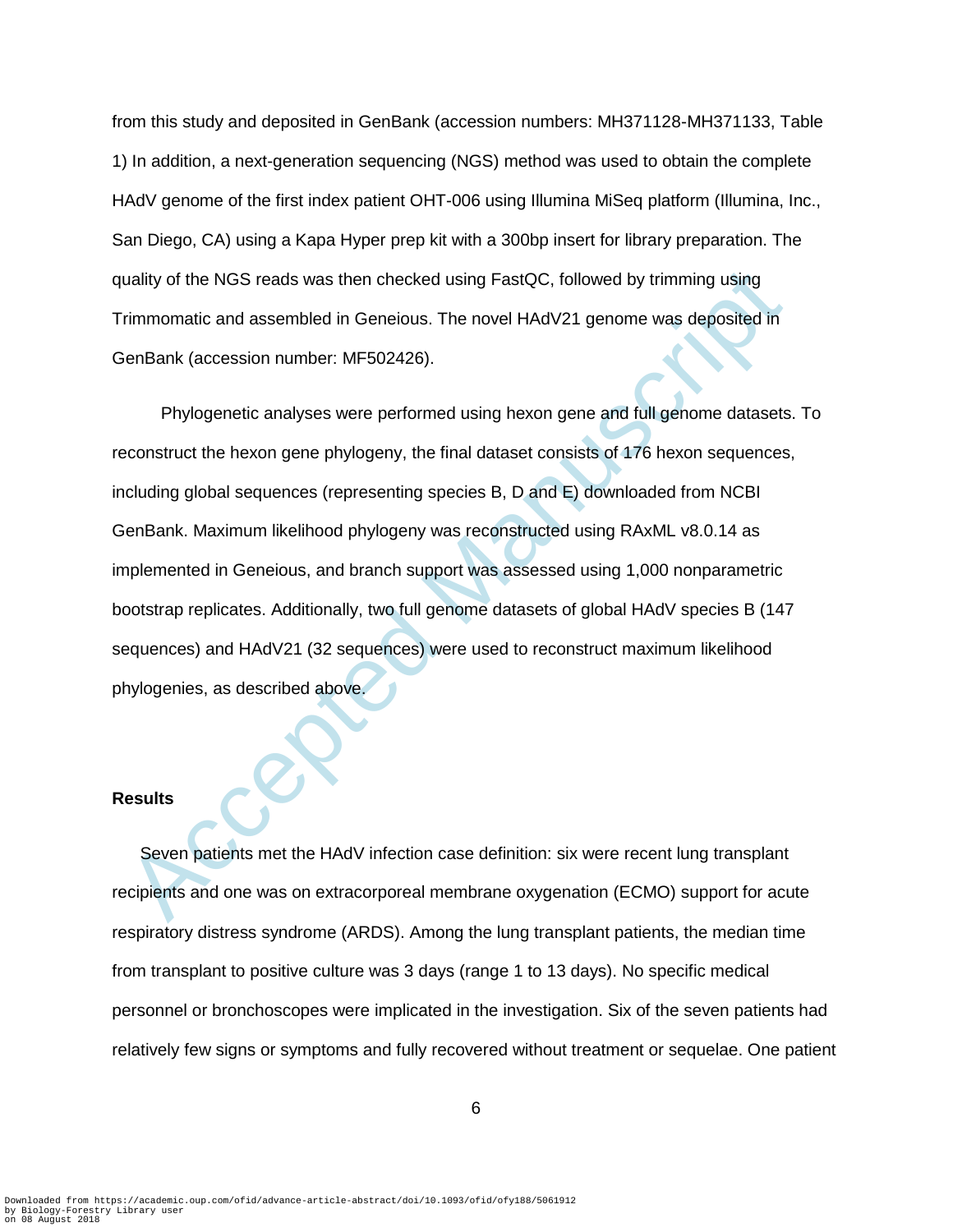with symptoms was given brincidofovir therapy and also fully recovered. A number of mitigation strategies were implemented in the unit once the HAdV outbreak was identified. They included a mandatory mask policy for all staff and visitors to the unit, restriction of visitors in the unit, cohorting of infected patients, use of gowns and gloves for care of immunocompromised patients, and enhanced environmental cleaning. A single additional case (BAL specimen was not available for typing) occurred 10 days after implementation of the above measures, with no further cases occurring thereafter. The average length of stay for lung transplant patients in 2016 was 37.2 days, with length of stay during this HAdV outbreak ranging from 13 to 109 days (Table 1). The 30-day survival of each of the patients found to have HAdV infection was 100%.

atients, and enhanced environmental cleaning. A single additional case (BAL specimen volvalable for typing) occurred 10 days after implementation of the above measures, with<br>ther cases occurring thereafter. The average len Our hexon phylogeny (Supplemental Fig. 1) of HAdV revealed the cluster's novel viruses belonged to human HAdV species B and they were clearly well-nested within the strongly supported monophyletic B21 lineage (BS ML=99%). The hexon gene of the seven novel viruses shared a high level of genetic similarities (nucleotide sequence identities: 97.5–99.9%) with the global HAdV21a and HAdV21b strains that have been circulating during 1978–2016.<sup>9</sup> In addition, the virus strains exhibited 99.2%–100% nucleotide similarities among the seven lungtransplant patients, suggesting the HAdV21 outbreak likely emerged from a single source, possibly from the first index case. Although we obtained only one complete genome from the index patient, our full genome HAdV21 phylogeny (Supplemental Fig. 2) revealed that this isolate was most closely related to HAdV21b straoms (BS ML =100%) that are co-circulating todate. The index virus also shared a high level of genetic similarities with other HAdV21b strains (nucleotide sequence identities: 99.91–99.99%).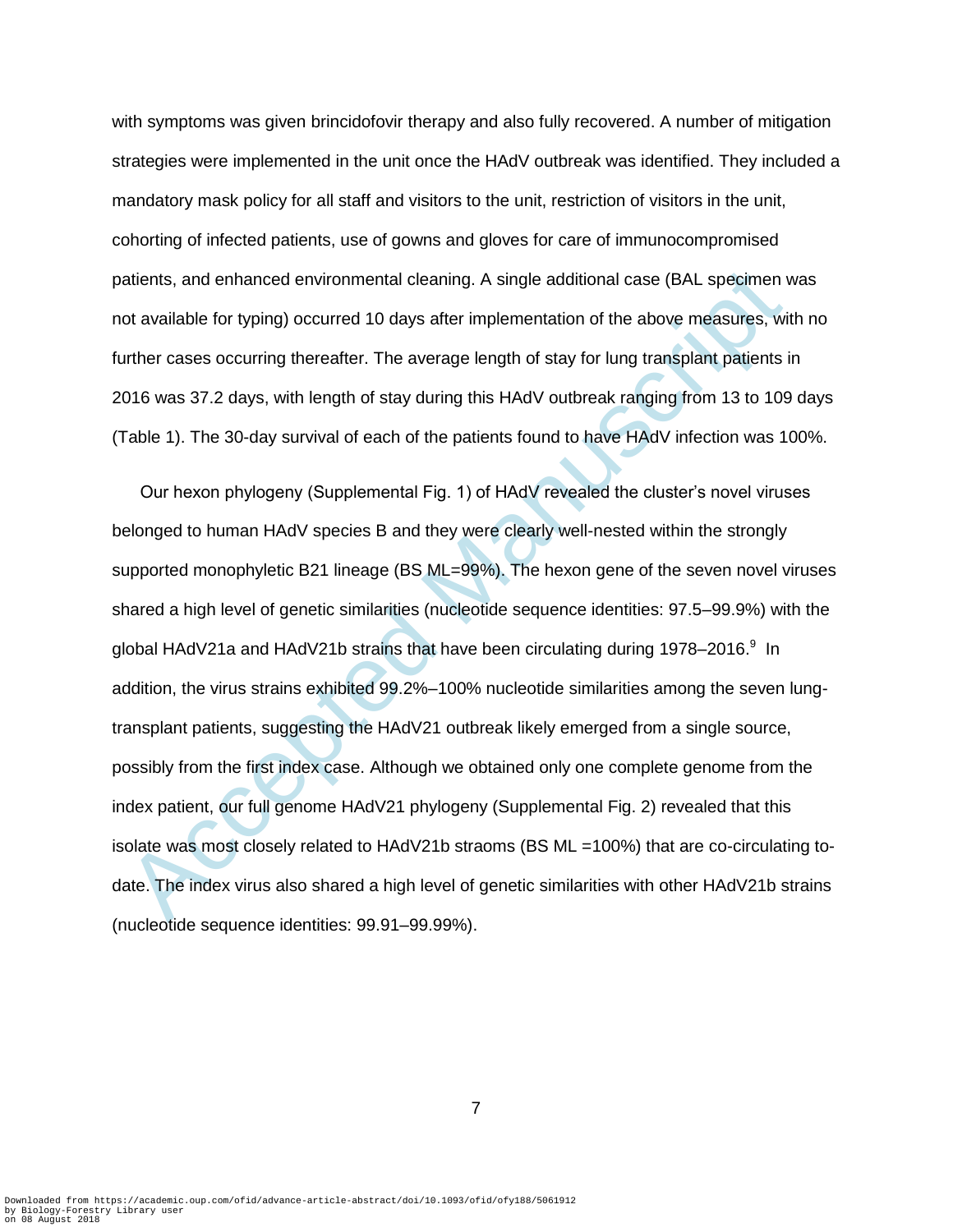#### **Discussion**

Among the HAdV strains that are associated with respiratory disease, HAdV21 infections are relatively uncommon but have sporadically caused outbreaks.<sup>1,3</sup> In our 2004 to 2006 US national study of clinical HAdV infections from 22 laboratories, we found a relatively low prevalence of HAdV21 (2.1%) among 2189 typed HAdV specimens, an increased risk (odds ratio 7.6, 95% confidence interval 2.6-22.3) of severe disease compared to the more common HAdV3 infections, and an increasing trend of HAdV21 detections over time.<sup>10</sup> In a 2015 report, Kajon et al. reviewed the molecular epidemiology of HAdV21 strains infecting military personnel from 1997 to 2011, also documenting recent increases in detection.<sup>9</sup>

atio 7.6, 95% confidence interval 2.6-22.3) of severe disease compared to the more com<br>
IAdV3 infections, and an increasing trend of HAdV21 detections over time, <sup>10</sup> In a 2015 re<br>
ajon et al. reviewed the molecular epidem The different genotypes of HAdV21 strains may also be changing in prevalence over time. Kajon et al. used restriction enzyme digests to study 173 HAdV21s detected among US military personnel.<sup>9</sup> In this work, the authors identified recent clusters of what they called HAdV21a and HAdV21b strains which differ from the prototypic HAdV21 strain (first detected in Saudi Arabia in 1956) which is now designated HAdV21p. Kajon et al. identified eight HAdV21 variants and noted a switch in most prevalent strains among US military personnel from HAdV21a to HAdV21b in 2007. HAdV21a genotype viruses have been reported to be associated with neuropathic and cardiopathic disease in Malaysia (1997) and severe pneumonia and deaths in Germany (2005–2013).<sup>11,12</sup>

To our knowledge this is the first HAdV21 outbreak associated with immunocompromised patients in a US cardiothoracic surgery intensive care unit. We detected HAdV21b infection in at least seven patients within a short period of time. We showed that the HAdV21 strains from the patients were closely related to recently circulating HAdV21b strains. Although HAdV21b was detected in these patients, they did not all present with serious clinical symptoms. Other research suggests that up to 78% of lung-transplant patients are asymptomatic at the time of viral detection, which explains the relatively few symptoms of disease in study patients.<sup>13</sup>

8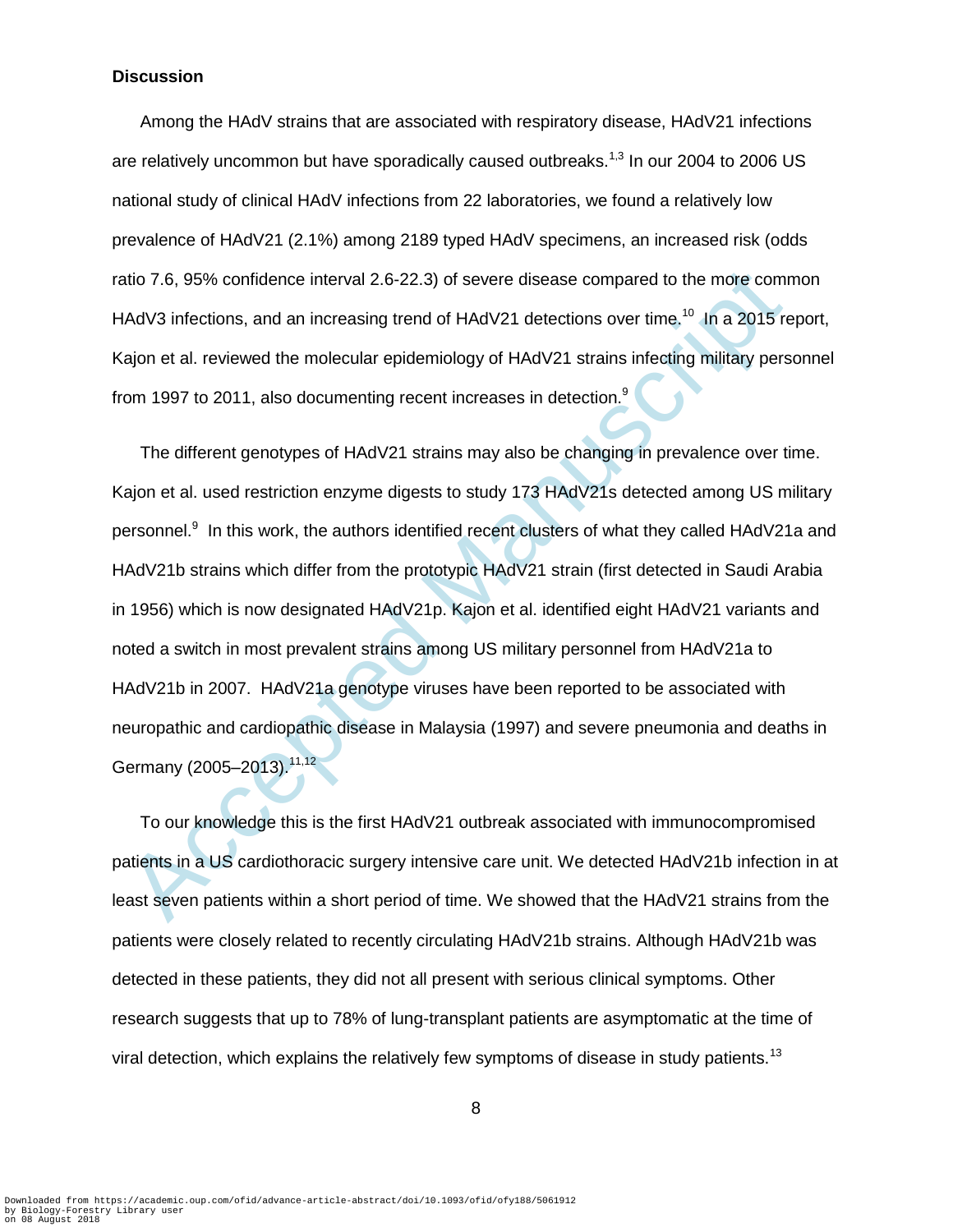Accepted Patients suffering from HAdV infections. Fortunately, effective infection control interventions likely stopped the spread of HAdV21 in this outbreak. Were such measures not conducted, HAdV strains could have spread much more widely among this large hospital's immunocompromised. The outbreak underscores how rapid HAdV typing diagnostics and effective antiviral interventions are needed for immunocompromised patients suffering from HAdV infections.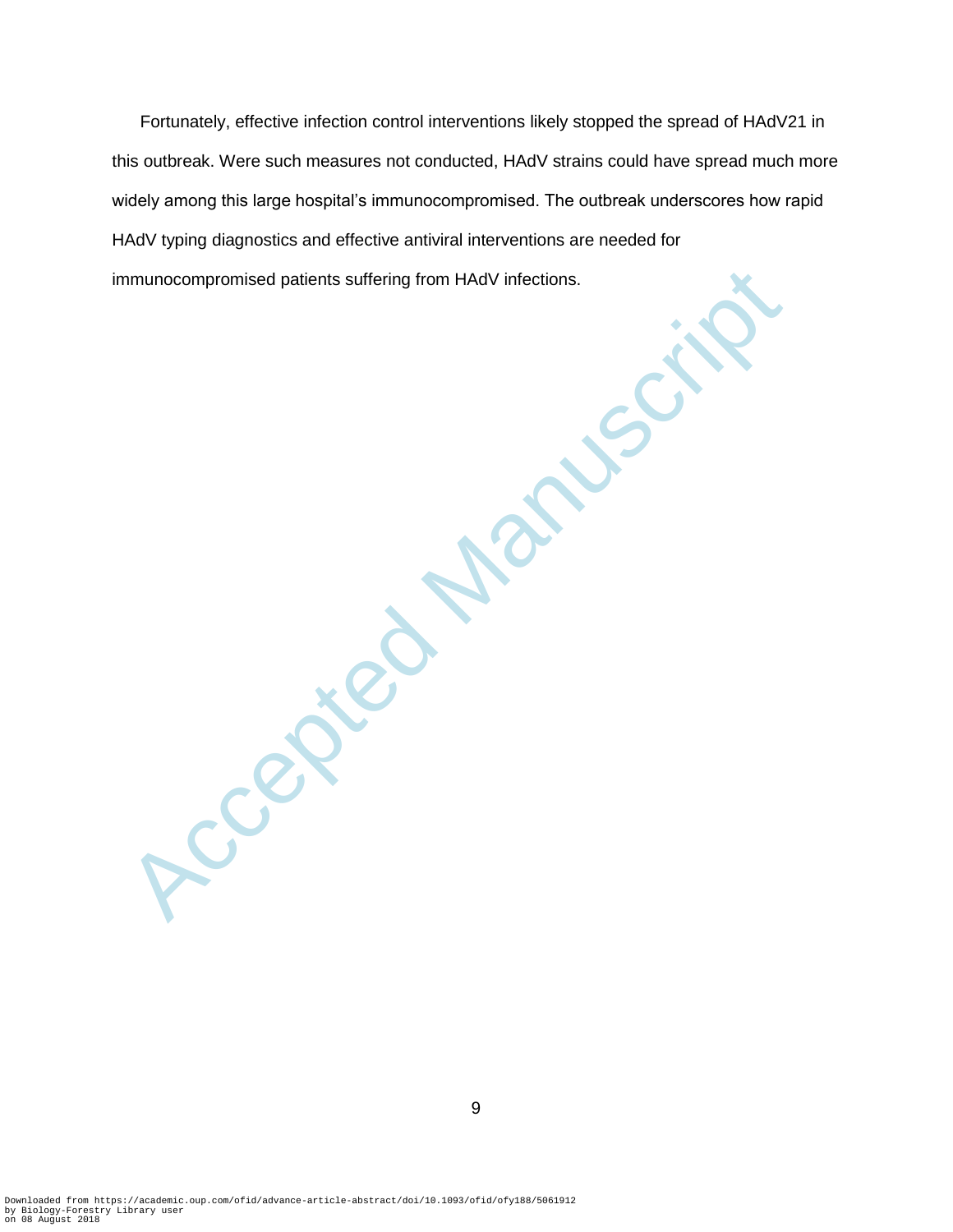#### **Acknowledgements**

This study was supported by Professor Gray's Duke University-sponsored startup funds. We thank the clinical nursing staff, and the laboratory staff who supported this investigation. There are no conflicts of interest present with the authors.

Accepted Manuscript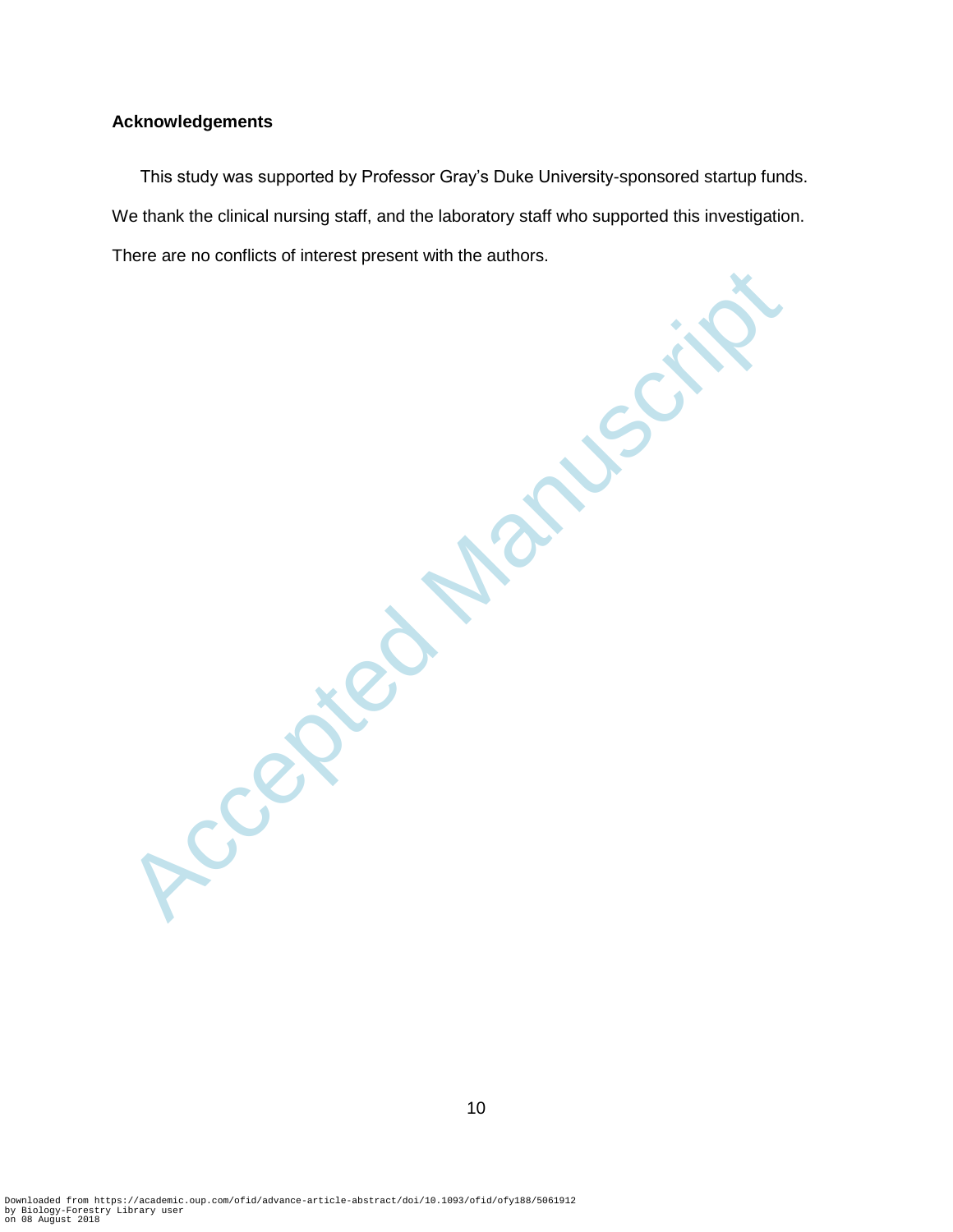# **References**

- 1. Gray GC, Erdman DD. Adenovirus vaccines. In: Plotkin SA, Orenstein WA, Offit PA, Edwards KM, eds. *Vaccines, 7th ed.* Philadelphia: Elsevier, Inc.; 2017:121- 133.
- 2. Murray PR, Rosenthal KS, Pfaller MA. Adenoviruses. *Medical Microbiology*. 7th Edition ed. Philadelphia, PA: Elsevier; 2013.
- 3. Lion T. Adenovirus Infections in Immunocompetent and Immunocompromised Patients. *Clinical Microbiology Reviews.* 2014;27(3):441-462.
- 4. Lynch JP, 3rd, Fishbein M, Echavarria M. Adenovirus. *Semin Respir Crit Care Med.* 2011;32(4):494-511.
- Murray PR, Rosenthal KS, Pfaller MA. Adenoviruses. *Medical Microbiology.*<br>
Edition ed. Philadelphia, PA: Elsevier; 2013.<br>
Lion T. Adenovirus Infections in Immunocompetent and Immunocompromise<br>
Patients. *Clinical Microbio* 5. Bridges CB, Lim W, Hu-Primmer J, et al. Risk of influenza A (H5N1) infection among poultry workers, Hong Kong, 1997-1998. *J Infect Dis.* 2002;185(8):1005- 1010.
- 6. Lu X, Erdman DD. Molecular typing of human adenoviruses by PCR and sequencing of a partial region of the hexon gene. *Archives of virology.*  2006;151(8):1587-1602.
- 7. Xu W, McDonough MC, Erdman DD. Species-specific identification of human adenoviruses by a multiplex PCR assay. *Journal of clinical microbiology.*  2000;38(11):4114-4120.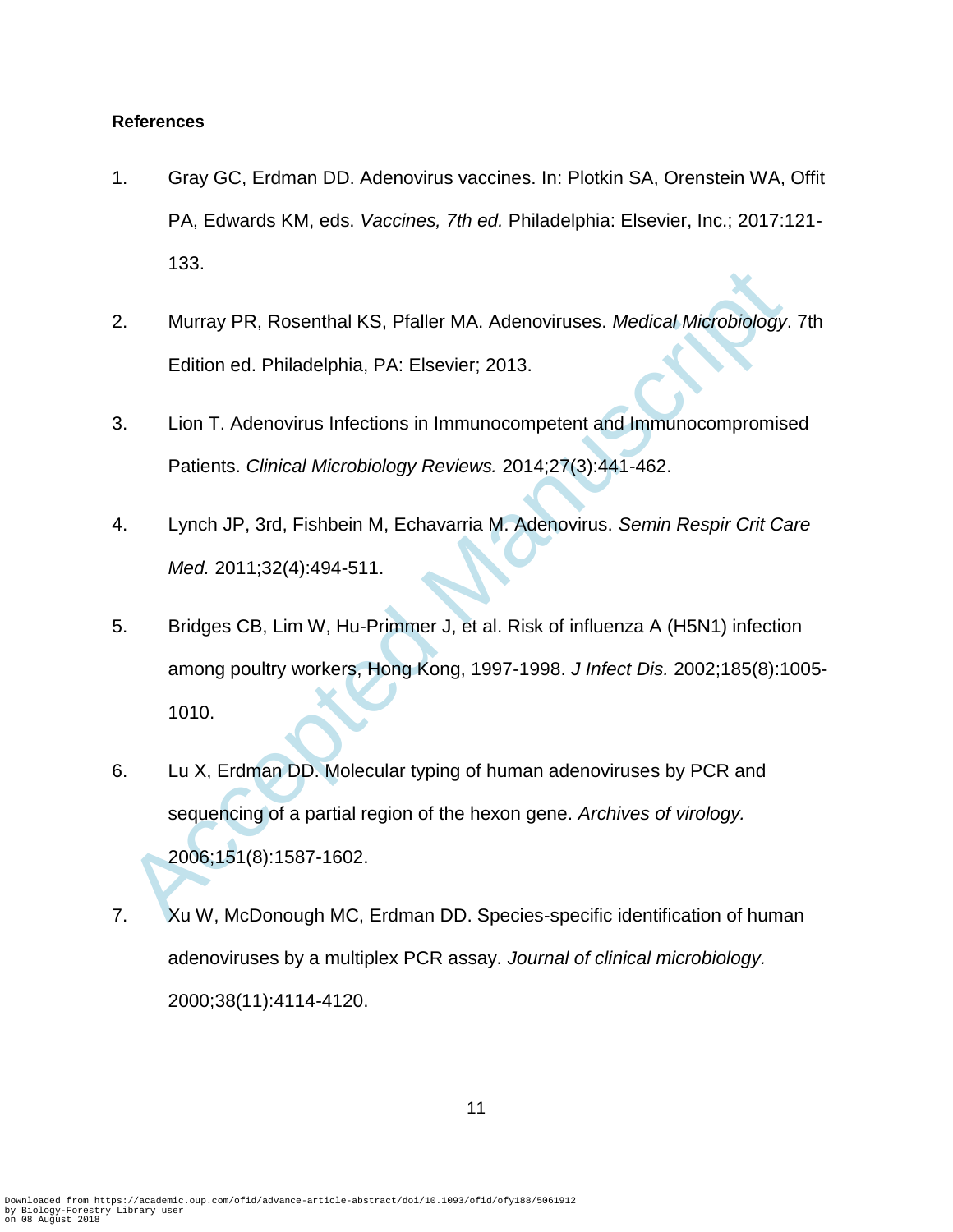- 8. McCarthy T, Lebeck MG, Capuano AW, Schnurr DP, Gray GC. Molecular typing of clinical adenovirus specimens by an algorithm which permits detection of adenovirus coinfections and intermediate adenovirus strains. *J Clin Virol.*  2009;46(1):80-84.
- Kajon AE, Hang J, Hawksworth A, et al. Molecular Epidemiology of Adenovi<br>Type 21 Respiratory Strains Isolated From US Military Trainees (1996-2014<br>
Infect Dis. 2015;212(6):871-880.<br>
O. Gray GC, McCarthy T, Lebeck MG, et al 9. Kajon AE, Hang J, Hawksworth A, et al. Molecular Epidemiology of Adenovirus Type 21 Respiratory Strains Isolated From US Military Trainees (1996-2014). *J Infect Dis.* 2015;212(6):871-880.
- 10. Gray GC, McCarthy T, Lebeck MG, et al. Genotype prevalence and risk factors for severe clinical adenovirus infection, United States 2004-2006. *Clin Infect Dis.*  2007;45(9):1120-1131.
- 11. Ooi MH, Wong SC, Clear D, et al. Adenovirus type 21-associated acute flaccid paralysis during an outbreak of hand-foot-and-mouth disease in Sarawak, Malaysia. *Clin Infect Dis.* 2003;36(5):550-559.
- 12. Hage E, Huzly D, Ganzenmueller T, Beck R, Schulz TF, Heim A. A human adenovirus species B subtype 21a associated with severe pneumonia. *J Infect.*  2014;69(5):490-499.
- 13. Humar A, Doucette K, Kumar D, et al. Assessment of adenovirus infection in adult lung transplant recipients using molecular surveillance. *J Heart Lung Transplant.* 2006;25(12):1441-1446.